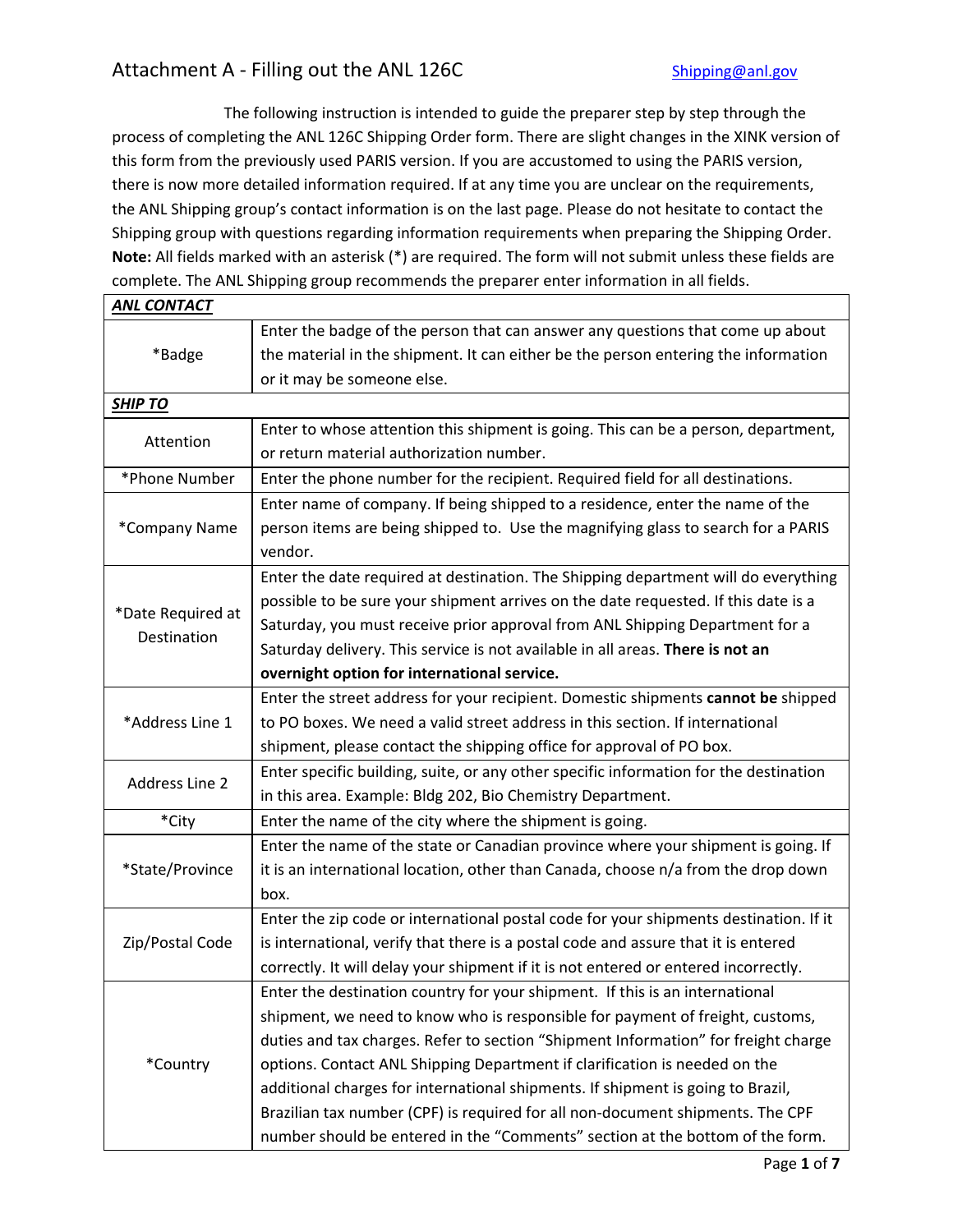| Residential<br>Address      | Is this going to a residence? If yes, check this box. If no, leave it blank.              |
|-----------------------------|-------------------------------------------------------------------------------------------|
| Reference                   | Enter any reference number that will help the recipient identify this shipment            |
| Number                      | when it arrives at its destination.                                                       |
|                             | If your shipment is domestic, skip this step. If it is international, you must declare    |
| Country of                  | where your shipment was manufactured. Shipping cannot process the shipment                |
| Manufacture                 | without this information. Contact ANL Shipping Department if clarification is             |
|                             | needed on the additional information required for international shipments.                |
|                             | If you would like to know the tracking number for your shipment, enter the                |
| <b>Email Address for</b>    | persons email address here and it will be sent. If more than one person needs a           |
| Tracking                    | tracking number, enter the additional email addresses in the "Comments" section           |
|                             | located at the bottom of the form.                                                        |
| <b>COST CODE</b>            |                                                                                           |
|                             | Cost codes must be entered for every shipment regardless of who is responsible            |
| *Task                       | for charges. Use the magnifying glass to search for a cost code.                          |
| *Center                     | Enter your cost center.                                                                   |
| Project                     | Enter project code if applicable.                                                         |
| Activity                    | Enter activity code if applicable.                                                        |
| <b>SHIPMENT INFORMATION</b> |                                                                                           |
|                             | Loan - be sure that the loan agreement has been approved and that property is             |
|                             | included in the approval thread.                                                          |
|                             | Other - be sure to explain in the "Other Reason" section the purpose of the               |
|                             | shipment.                                                                                 |
| *Reason for                 | <b>Return of loan</b>                                                                     |
| Shipment                    | Return to vendor (any) - contact buyer. They will need to complete the 126c.              |
|                             | Warranty Repair - be sure that buyer is aware. They need to negotiate the terms           |
|                             | of shipment. If this is an international warranty repair, a PO will likely need to be     |
|                             | created to determine shipping terms.                                                      |
| Other Reason                | If you chose <b>other</b> for your shipment, here is where you will explain why you chose |
|                             | that. Also a good area to put in notes for the ANL Shipping Department.                   |
|                             | If this is associated with a PO (award) / AMOS MR number, check the button that           |
| *Award Type                 | applies. If it is not associated with a PO (award)/ AMOS MR, click none.                  |
| <b>AMOS Recipient</b>       | If this is an AMOS Receipt correction, click this box. If not, skip to next step.         |
| Correction                  |                                                                                           |
|                             | This box is used for shipments that have been delivered to building 46 and will be        |
|                             | shipped out from 46 without ever leaving building 46. Example; you have one               |
| Held in Receiving           | pallet of fittings coming in that need to be galvanized before you can use them.          |
|                             | You create the shipping order, mark held in receiving, contact someone in the ANL         |
|                             | Shipping Department to tell them that this is held in receiving (shipping@anl.gov),       |
|                             | and we will process this shipment without having the material delivered to your           |
|                             | location.                                                                                 |
| Award/MR No.                | If you have a PO (award)/AMOS MR number, enter it here.                                   |
|                             |                                                                                           |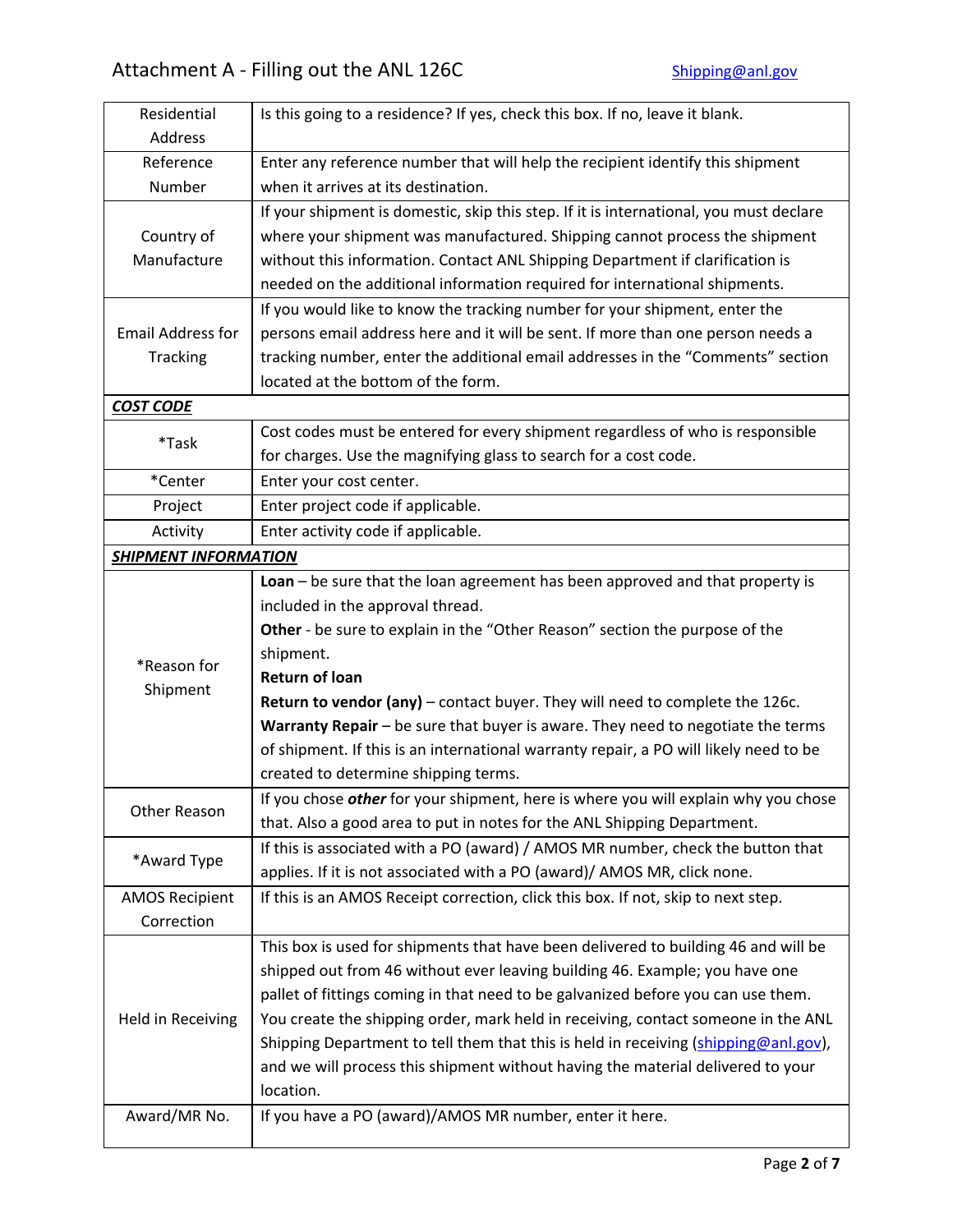| Req. Number            | If you have a requisition number enter it here. If the requisition has not been<br>approved, you will not be able to submit the shipping order. |
|------------------------|-------------------------------------------------------------------------------------------------------------------------------------------------|
|                        |                                                                                                                                                 |
|                        | If this is not a vendor pickup, check no. If it is, are they picking it up from your                                                            |
|                        | location or from shipping? A vendor pick up is when the recipient, without the aid                                                              |
| *Vendor Pickup         | of the ANL Shipping Dept, will arrange the transportation of the shipment. If this is                                                           |
|                        | a vendor pick up contact the ANL Shipping Department (shipping@anl.gov) to get                                                                  |
|                        | the shipping order approved.                                                                                                                    |
| *High Risk             | Is this a shipment of high risk property / precious metals?                                                                                     |
| Property /             |                                                                                                                                                 |
| Precious Metal         |                                                                                                                                                 |
|                        | Who is paying the shipping charges for your shipment? If the Lab is paying then                                                                 |
|                        | click prepaid. If the recipient is paying then click collect and go to "Carrier Name"                                                           |
|                        | and "Account Number". If another company besides the lab or the recipient is                                                                    |
|                        | paying, click 3 <sup>rd</sup> party and go to "Comments" section and enter the name of the 3 <sup>rd</sup>                                      |
|                        | party company. If this is international, we need to know who is responsible for the                                                             |
| Prepaid / Collect /    | customs charges, duties and taxes. If the recipient is responsible for any of these                                                             |
| 3rd Party              | charges (collect) we will need the name, account number, and contact information                                                                |
|                        |                                                                                                                                                 |
|                        | for a carrier of their choice or freight forwarder. Collect for anything will require                                                           |
|                        | the same information as domestic. If your shipment is prepaid freight and collect                                                               |
|                        | duties and taxes you can enter that information in the "Comments" section.                                                                      |
|                        | Please do not affix any pre-paid vendor labels to your box. The label should be                                                                 |
|                        | attached to the ANL126C when brought to the ANL Shipping Department.                                                                            |
| *Does Shipment         | Does this shipment contain records? If it does you must attach an ANL-509 in the                                                                |
| <b>Contain Records</b> | "Attachments" section or your shipping order will not be approved.                                                                              |
|                        | If the lab is paying the shipping, ANL shipping dept will determine the most cost                                                               |
| <b>Carrier Name</b>    | effective and efficient DOE approved carrier to be used. If the shipment is collect                                                             |
|                        | or 3 <sup>rd</sup> party, enter the name of the carrier requested.                                                                              |
|                        | Was this material in a controlled area? If no go to next step. If yes, this must be                                                             |
| *Was Material in a     | routed to HP tech before it can be submitted. HP will enter the information in "If in                                                           |
| <b>Controlled Area</b> | Controlled Area" section.                                                                                                                       |
|                        | An account number is required if you are shipping FedEx collect, that goes here. If                                                             |
|                        | shipping UPS collect you must enter the account number and the zip code that                                                                    |
| <b>Account Number</b>  | corresponds with that account number in this box. This is information that is                                                                   |
|                        | required by UPS. Without this information shipping costs will be charged to cost                                                                |
|                        | code that was supplied in the "Cost Code" section.                                                                                              |
| If in Controlled       | HP tech survey information for items that were in a controlled area.                                                                            |
| Area                   |                                                                                                                                                 |
| <b>ITEMS</b>           |                                                                                                                                                 |
| *Line                  | Enter each product on its own line number.                                                                                                      |
| Property #             | If there is property # it must be recorded here.                                                                                                |
|                        | Include a general description of the material being shipped. Include any ANL # and                                                              |
| *Description           | any serial # that identifies the material.                                                                                                      |
| *Quantity              | Enter the quantity of this item.                                                                                                                |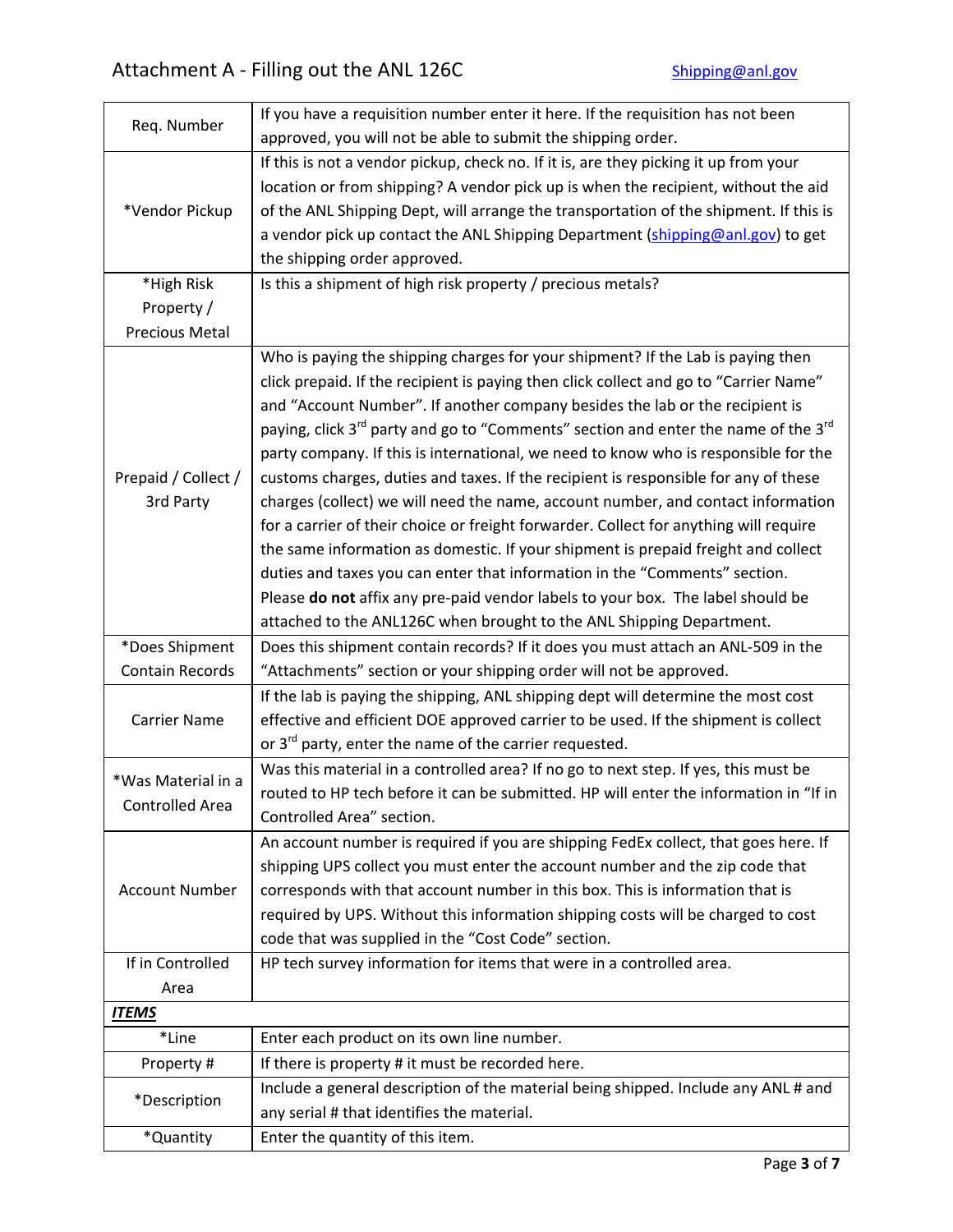| Unit of Measure | Choose the appropriate unit of measure for your quantity.                                                                                                                      |
|-----------------|--------------------------------------------------------------------------------------------------------------------------------------------------------------------------------|
| *Unit Price     | Enter the appropriate price per unit for your product.                                                                                                                         |
| Market Value    | Market value will be calculated based on your unit price that is entered. If your                                                                                              |
|                 | shipment is domestic, move to next section. If your item is shipping internationally                                                                                           |
|                 | and is valued over \$2500 you will need to fill out an export questionnaire. Contact                                                                                           |
|                 | the ANL Shipping Department (shipping@anl.gov) to receive the most current copy                                                                                                |
|                 | of the questionnaire. Your shipment cannot be processed without this additional                                                                                                |
|                 | information. Please note - if the market value is automatically populated and you                                                                                              |
|                 | do not believe it matches the fair market value, please make a note of the new fair                                                                                            |
|                 | market value in the "Comments" section.                                                                                                                                        |
| Sub-component   | Is this a subcomponent of a larger item? If yes mark this box, if not leave it blank.                                                                                          |
|                 | Enter the number of packages, per line item, that you have. Example, you are                                                                                                   |
| # of Packages   | shipping out one line item of brochures. The quantity is 600ea and there are 100                                                                                               |
|                 | per box, enter 6 in the number of packages.                                                                                                                                    |
| Delete          | If you enter a line and do not need it, click x to delete the entire line.                                                                                                     |
|                 | Does your item contain any hazards? If yes your shipment must be processed                                                                                                     |
|                 | through shipping and receiving to ensure all regulations are met. For questions                                                                                                |
| *Hazards        | pertaining to transport of the material, please reference LMS-PROC-202. Click the                                                                                              |
|                 | appropriate drop down box to disclose the hazard associated with your shipment.                                                                                                |
|                 | Batteries - all batteries have some regulation that is associated with them. In                                                                                                |
|                 | order to properly classify the battery Shipping needs additional information. We                                                                                               |
|                 | will need to know the chemical composition of the battery (NiCad, NiMh, LiPo,                                                                                                  |
|                 | Lilon) and whether chargeable or rechargeable), the amperage and voltage. If a                                                                                                 |
|                 | prototype battery; you must contact the Shipping Department.                                                                                                                   |
|                 | Combustible Liquid - has your item been classified as a combustible liquid? Be                                                                                                 |
|                 | sure to include the MSDS so that we can verify this.                                                                                                                           |
|                 | Corrosive Material - be sure to include the MSDS so that we can verify this.                                                                                                   |
|                 | Cryogenic Liquid - are you using a cryogenic liquid to keep something frozen? Is                                                                                               |
|                 | there a special permit or competent authority in place that you are using? Be sure                                                                                             |
|                 | to include these along with your MSDS with the shipment for verification.                                                                                                      |
|                 | Dangerous When Wet - this type of material is highly regulated. Be sure to include                                                                                             |
|                 | your MSDS with this shipment.                                                                                                                                                  |
|                 | Diagnostic Specimen - does this meet the criteria for a biological substance or                                                                                                |
|                 | infectious material? Be sure to notify properly trained personnel to handle this                                                                                               |
|                 | type of shipment.                                                                                                                                                              |
|                 | Dry Ice – we need to know how many pounds of dry ice are included with your                                                                                                    |
|                 | shipment. We cannot ship dry ice without this quantity in pounds.                                                                                                              |
|                 | Explosives - this type of material is highly regulated. Be sure to include your MSDS                                                                                           |
|                 | with this shipment.                                                                                                                                                            |
|                 | <b>Flammable Compressed Gas</b> $-$ be sure that your cylinder you are shipping in is<br>within its calibration and inspection dates. If the inspection has expired, we cannot |
|                 | ship it. Be sure to include MSDS and quantity in liters for the gas in the cylinder.                                                                                           |
|                 | Flammable Liquid - be sure to include MSDS.                                                                                                                                    |
|                 |                                                                                                                                                                                |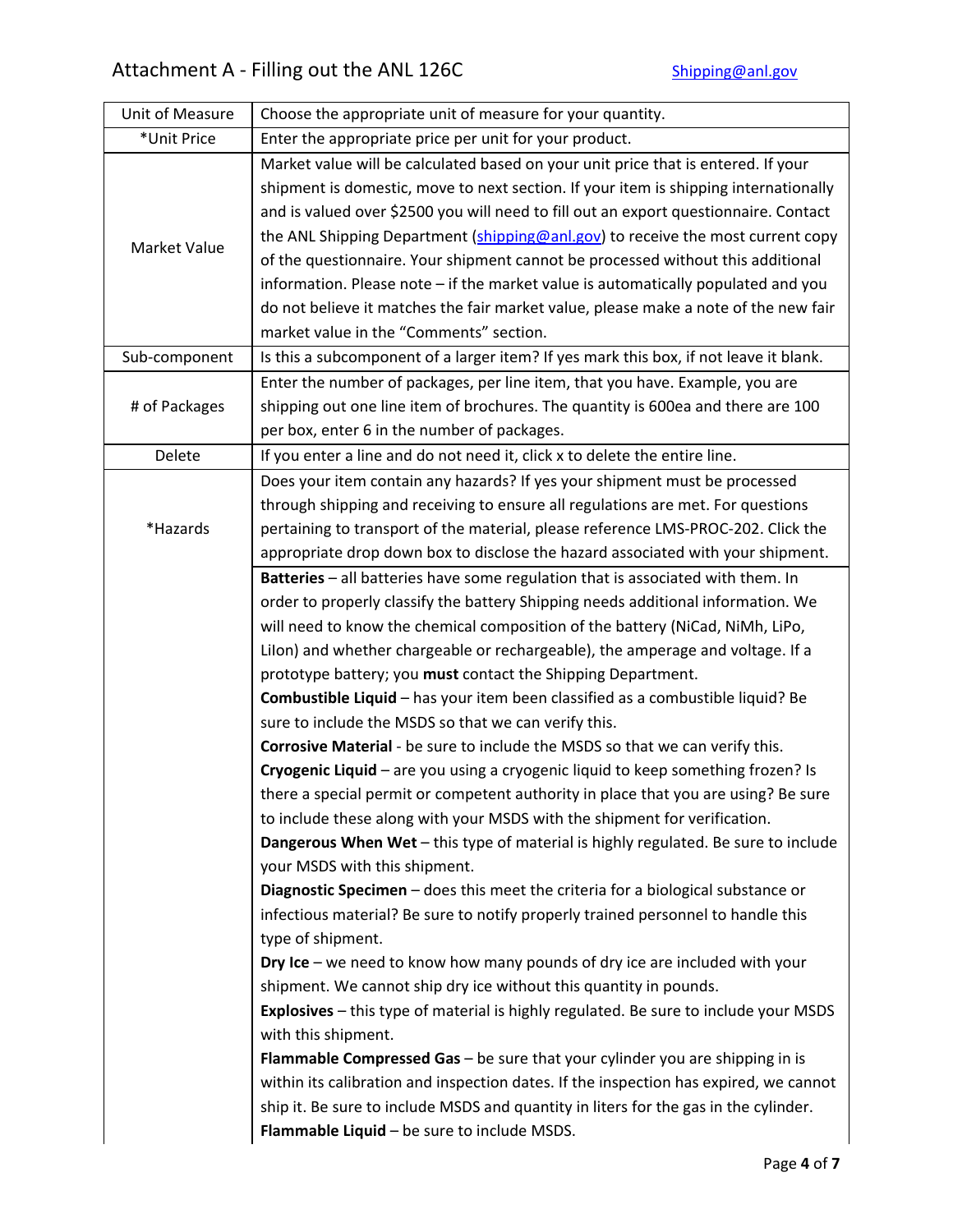|                        | Flammable Solids - be sure to include MSDS.                                                |
|------------------------|--------------------------------------------------------------------------------------------|
|                        | Infectious Substances - can only be prepared and processed by trained individuals.         |
|                        | If you have not received infectious substance training, you cannot process this            |
|                        | shipment.                                                                                  |
|                        | Miscellaneous Hazardous Material - any class 9 materials, other than dry ice, or           |
|                        | any material that has a hazard not represented on this list.                               |
|                        | Nano Materials - you must declare if the nano materials in your shipment are               |
|                        | bound or unbound. If they are unbound, they must be prepared per LMS-PROC-84               |
|                        | before they are brought to shipping. Enter the terms "bound" or "unbound" and              |
|                        | "Packaged per PROC 84" in the comments section.                                            |
|                        | Non Flammable Compressed Gas - be sure that the cylinder you are shipping is               |
|                        | within its calibration and inspection dates. If the inspection has expired, we cannot      |
|                        | ship it. Be sure to include MSDS and quantity in liters for the gas in the cylinder.       |
|                        | Organic Peroxides - this type of material is highly regulated. Be sure to include          |
|                        | your MSDS with this shipment.                                                              |
|                        | Oxidizer - be sure to include MSDS                                                         |
|                        | Radiation Generating Device - must be referred to MCA for shipment.                        |
|                        | Radioactive - must be referred to MCA for shipment.                                        |
|                        | Regulated Biological and/or Biohazardous Materials - can only be prepared and              |
|                        | processed by trained individuals. If you have not received infectious / biological         |
|                        | substance training, you cannot process this shipment.                                      |
|                        | Spontaneously Combustible Material - this type of material is highly regulated. Be         |
|                        | sure to include your MSDS with this shipment.                                              |
|                        | Toxic - this type of material is highly regulated. Be sure to include your MSDS with       |
|                        | this shipment.                                                                             |
|                        | Toxic Gas - this type of material is highly regulated. Be sure to include your MSDS        |
|                        | with this shipment. Be sure the cylinder is within its calibration and inspection          |
|                        | dates. If the inspection date is not current, the cylinder cannot be shipped. Be sure      |
|                        | to include MSDS and quantity in liters for the gas in the cylinder.                        |
|                        | If your line item has more than one hazard associated with it then this is where the       |
| <b>Additional Drop</b> | subsidiary hazards would be declared. Example, Liquid Nitrogen keeping infectious          |
| Down Menu's            | protein crystals frozen would require 2 hazard declarations. Cryogenic Liquid and          |
|                        | infectious substance.                                                                      |
|                        | This is for the physical form of your material. Please declare if this is a liquid, solid, |
| <b>Physical Form</b>   | or a gas. This helps to verify that the correct material is being shipped out.             |
|                        | If your line item is a hazard fill in only the hazardous quantity here. If you don't       |
| <b>Hazard Quantity</b> | have a hazard, leave blank.                                                                |
| Hazard Unit of         | If have a hazardous quantity fill in only the unit of measure for hazardous quantity       |
| Measure                | here. If you don't have a hazard, leave blank.                                             |
|                        | This will be the total market value of all your line items on this shipping order.         |
| Total                  | Please note - if the market value is automatically populated and you do not believe        |
|                        | it matches the fair market value, please make a note of the total new fair market          |
|                        | value in the "Comments" section.                                                           |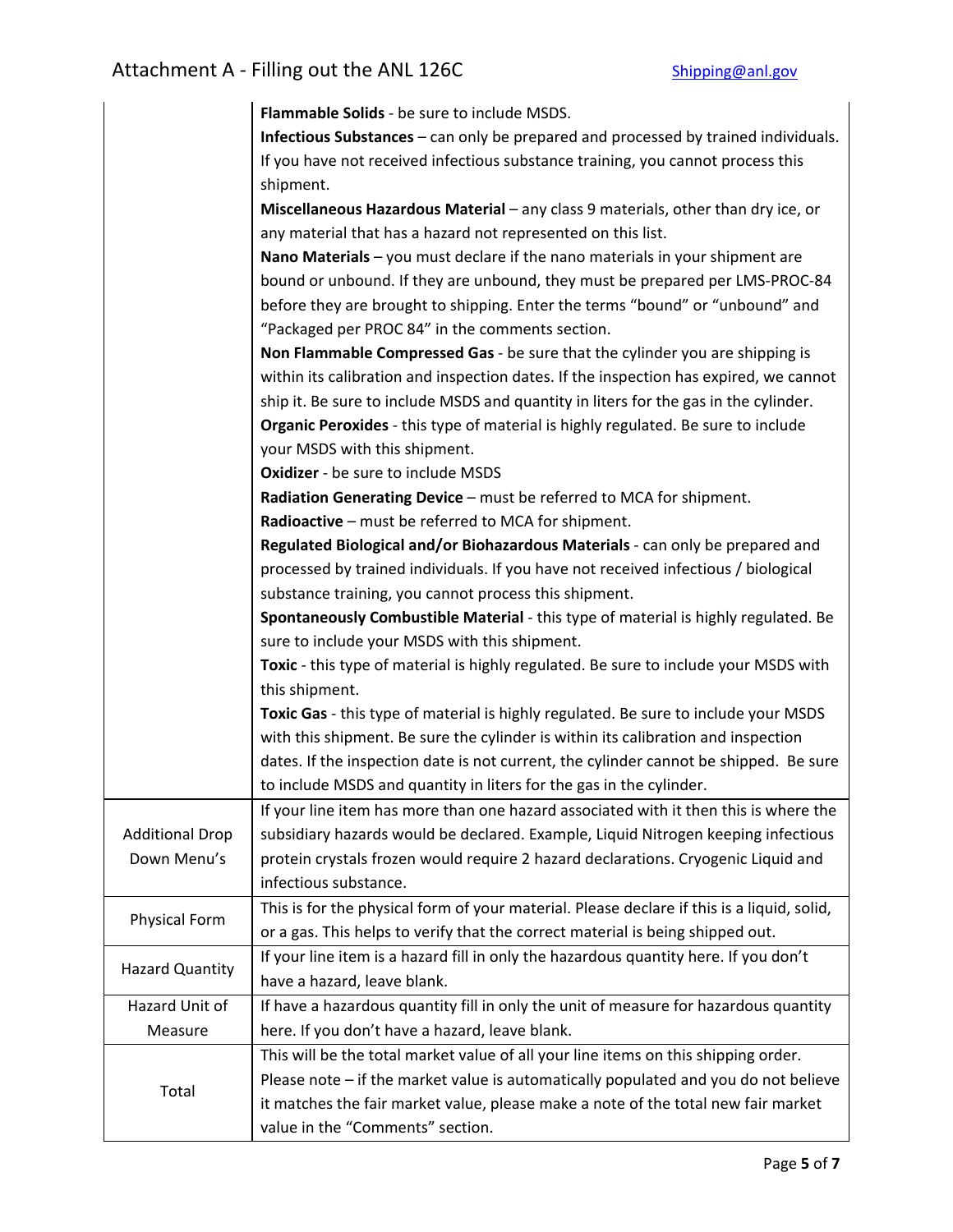| <b>COMMENTS</b>             |                                                                                       |
|-----------------------------|---------------------------------------------------------------------------------------|
|                             | This is the field to enter any information that may not have been covered             |
|                             | somewhere else within this form.                                                      |
| <b>ATTACHMENTS</b>          |                                                                                       |
|                             | Click on the paperclip to locate your desired attachment. This is where to            |
|                             | electronically attach MSDS, prepaid labels, or a return material authorization.       |
|                             | Make sure to use a description that the shipping department will recognize as         |
| <b>File Description</b>     | important. Examples MSDS1, RMA, LABEL.                                                |
| Delete                      | Use this to delete entire attachment line.                                            |
| Add Another                 | Click to add another attachment. Follow steps for attachments.                        |
| Attachment                  |                                                                                       |
| <b>ROUTING THREAD</b>       |                                                                                       |
|                             | This is the section where you will decide on your routing thread. If your division    |
|                             | requires a thread to be chosen, do not leave this blank. If you leave it blank, the   |
|                             | form will auto create the routing thread based on cost code, purchase requisition     |
|                             | and property information entered. The form will send approval notices to every        |
|                             | person that is a signature authority on that cost code, purchase requisition, or      |
|                             | property approver. To enter specific routing threads as desired or required by your   |
|                             | division see below:                                                                   |
|                             | Enter specific division routing requested or required by your division for that cost  |
| <b>Division</b>             | code.                                                                                 |
| Thread                      | Choose appropriate approver based on options given.                                   |
| <b>ADDITIONAL APPROVERS</b> |                                                                                       |
|                             | To add an additional approver that may not be on that thread, you will need the       |
| Approver Badge              | badge number of that approver and the reason that you are adding them to the          |
|                             | thread. Go to "Add Another Approver" to add the person you want to include on         |
|                             | the thread. This person will be added before the rest of the routing thread.          |
| Reason                      | Enter the reason that you are using this requestor.                                   |
| Delete                      | Use this to delete an approver.                                                       |
| Add Another                 | Use this to add another approver.                                                     |
| Approver                    |                                                                                       |
| <b>ROUTING</b>              |                                                                                       |
|                             | Save your progress. If you close the window out, you lose all data that you have      |
| Save                        | entered thus far.                                                                     |
|                             | Once you are satisfied with all the information entered, hit submit for approval. If  |
|                             | you have missed a required field, the system will automatically put your cursor in    |
| Submit for                  | the field that requires information. It does not highlight or bold case; it just puts |
| Approval                    | your cursor there. Once you have submitted for approval you can track the             |
|                             | progress on the form by clicking on the shipping order number and viewing the         |
|                             | thread in the "Routing" section.                                                      |
| Routing                     | Once shipment is submitted, this will display the routing history that has been       |
|                             | chosen. If it is correct go to "Print Shipping Order" and click print shipping order  |
|                             |                                                                                       |